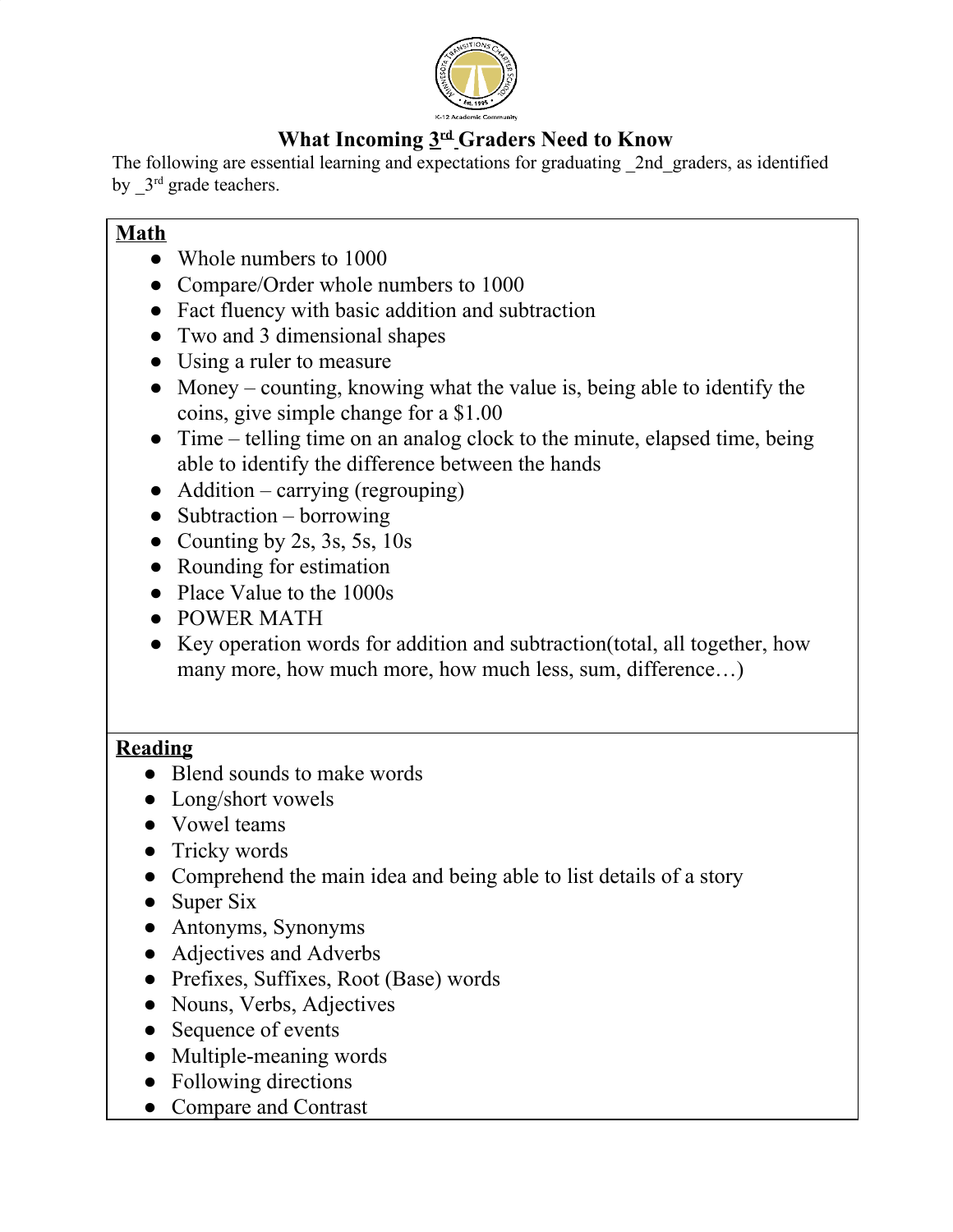- Reading within the  $2<sup>nd</sup>$ -3<sup>rd</sup> grade text complexity band
- Retell and summarize stories
- Describe how characters respond to events/challenges in a story
- Basic elements of poetry
- Story structure
- Non-fiction text features
- Author's purpose

### **Writing**

- Capitalization and punctuation (beginning and end)
- Capitalizing "I"
- Capitalize proper nouns
- Writing in complete sentences
- Experience with opinion, informative and narrative writing

### **Science**

- Classify objects by color, size, shape, weight, texture, flexibility, strength, material
- Engineering design-identify a need or problem and construct an object to meet the need or solve the problem
- How do engineered or designed items benefit people
- Solids and liquids
- Motion of objects-forward, backward, up, down, etc.
- Push and pull
- gravity
- Seasons and their types of weather temperature
- Life cycle of plants and animals
- Sort plants into groups based on characteristics and behavior
- Plant needs
- Scientific Investigations
- Write an observation
- Identify objects in space